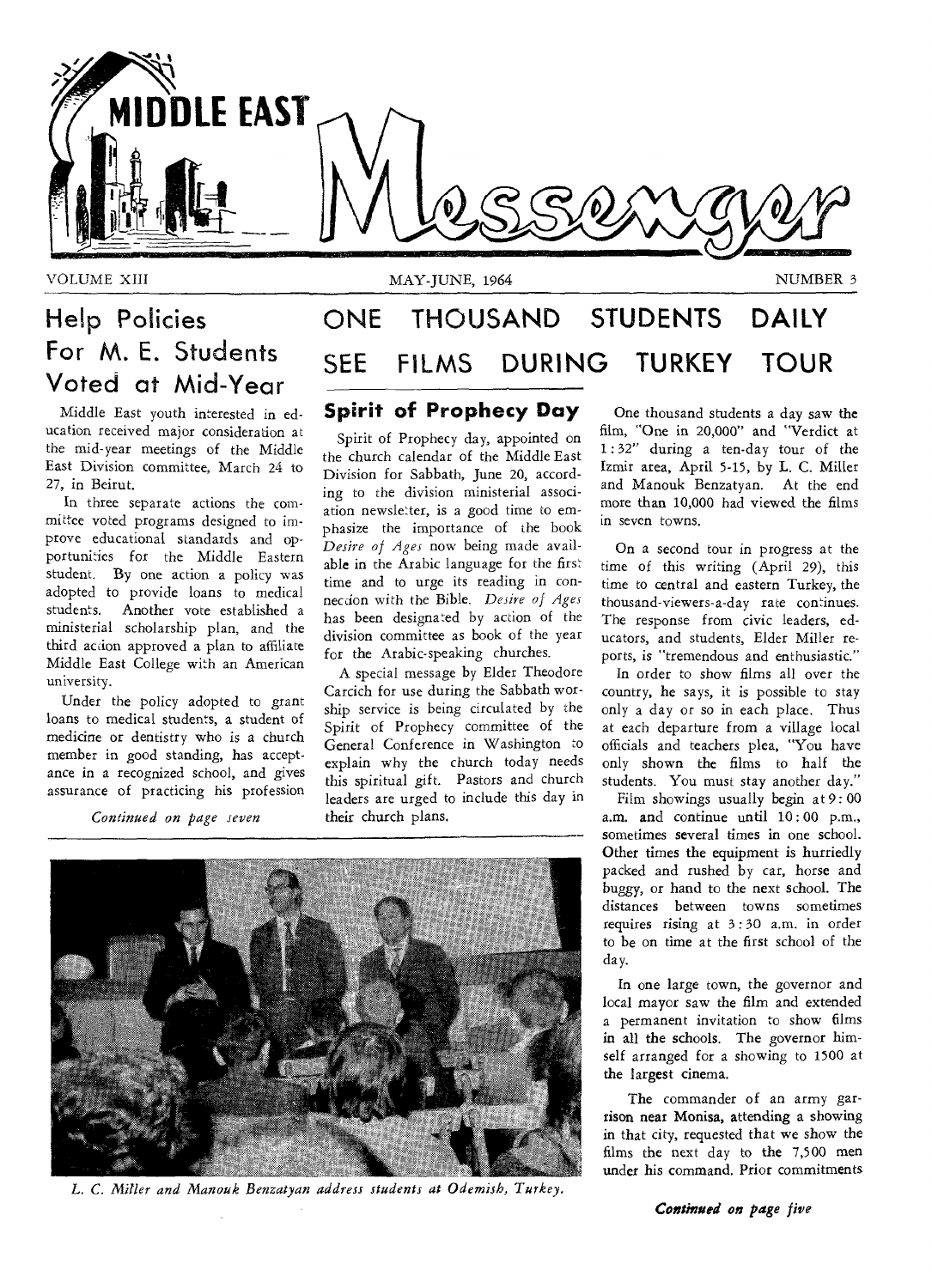# **College Announces Courses Chosen For 1964 Summer School Session**

*By Elder G. Ar;hur Keough* 

Middle East College will conduct a summer school June 29 to August 7, 1964. Courses offered are so chosen that teachers who cannot come to the college during the school year can follow a course of study leading to a first degree. In this way the benefits of a college education can reach a greater number of young people in the Middle East.

It is very difficult to forecast how many students will be able to attend the summer session, but a glance at attendance last summer may be of interest : There were thirty three regular students with Lebanon sending the largest delegation-16. Iraq came next with ten delegates, and seven came from Syria, Jordan, Iran, and Egypt. Thirty two out of the thirty three were members of the Seventh-day Adventist Church or came from Adventist homes. Twenty seven were regularly employed workers.

It is estimated that this *summer* there will be an even greater enrollment. Everyone recognizes these days the importance of an education, and teachers especially must be qualified for their tasks. It is *gratifying* to note that many workers are willing to forego

# *Jordan* **Section**  *Calls New Workers*

Two veteran workers and two students graduating from Middle East College are slated to join the worker force' of the Jordan section this summer according to the section president, Harry Robinson.

The two veteran workers are Michael and Rose Katrib of the Beirut Voice of Prophecy school and Beirut Arabic school at Museitbeh. Beginning August 1, Brother Michael will be director of the 6,000-student correspondence school in Amman and his wife will join the Amman school staff as head mistress.

The students are Faiz and Kameel Haddad, cousins from *Amman.* Faiz, graduating at the head of his class with majors in education and history, will head the social studies department of the Amman secondary school. Kameel, a theology course graduate, will join Chafic Srour for evangelistic efforts in  $\text{A}$ mman and El Husn:

some of their holiday privileges in order to secure a higher education.

Students who began a nine hour course and took six hours last summer will be able to complete their course. This applies to Freshman English and Freshman Arabic and Middle East History. New courses offered this summer are: Principles of Education, Educational Evaluation, Survey of Science, and Music for Elementary Schools. There will also be classes in preparatory English for those who cannot pass the English Entrance test ac Middle East College, and some subjects on the secondary level.

Section presidents have been informed of summer session *dates* and offerings. Workers and others who would like to attend are urged to see their employing organizations and make application as soon as possible.

# *Pan-Islamic Congress Meets*

Delegates from some 70 countries met under the sponsorship of the Higher Council of Islamic Studies for the First Pan-Islamic Congress held during March and April at the 1,000-yearold Al-Azhar University in Cairo. It was pointed out during the congress that Islam is the world's *largesc* organized non-Christian religion numbering between 500 and 750 million persons. Roughly every fifth person in the world is a Muslim. In Africa 100 million out of total population of 250 million are Muslims; 60 million are Christian.

One of the primary aims of the congress was to cope with the pressing need for bringing Islam into harmony with modern conditions of life, congress officials said. The agenda included such topics as birth control, socialism, the relationship of various political systems to Islamic laws, and a supreme controlling body for Islam.

# **Ronnalee Reports From India Vincent Hill Activities Work and Fun;**

Seven young people from Middle East Division missionary families are among the 102 students at Vincent Hill school, high in the Himalaya, near Mussoorie, 150 miles north of Delhi, India.

Ronnalee Olson, daughter of Wayne Olson, division ministerial association secretary, reports on their activities :

"School and studies including term papers, fifteen minutes of physical education each day, band and choir really keep *us* busy."

The 32-member band, reputed to be one of the finest academy bands among Adventists, *has given* concerts in Poona, Delhi, Roorkee, Dehra Doon and Mussoorie. Its director is D. H. Skau. The choir leader is Edith Willis from Australia.

"Our school is a beehive of clubs," writes Ronnalee. These are active in providing Saturday night entertainment. Students are required to work in one of the industries or departments of *the* school.



#### *—Boys' Dormitory at Vincent Hill*

Spiritual activities are also joined by the students who teach Sabbath school classes and fill other church offices.

Not everything is study. Ronnalee tells of a ten-day "hike" or holiday from studies, during which some students went to the division youth congress at Poona. Others studied nature at a forest reserve or visited *sights* at Hardwar and swam in the Ganges. "We all have fun," she says, "and are like one big family."

Other Middle-easterners at Vincent Hill are William McGhee, Mary Morris, David Olson, Donald and Ellowyn Oster and Malcolm Russell.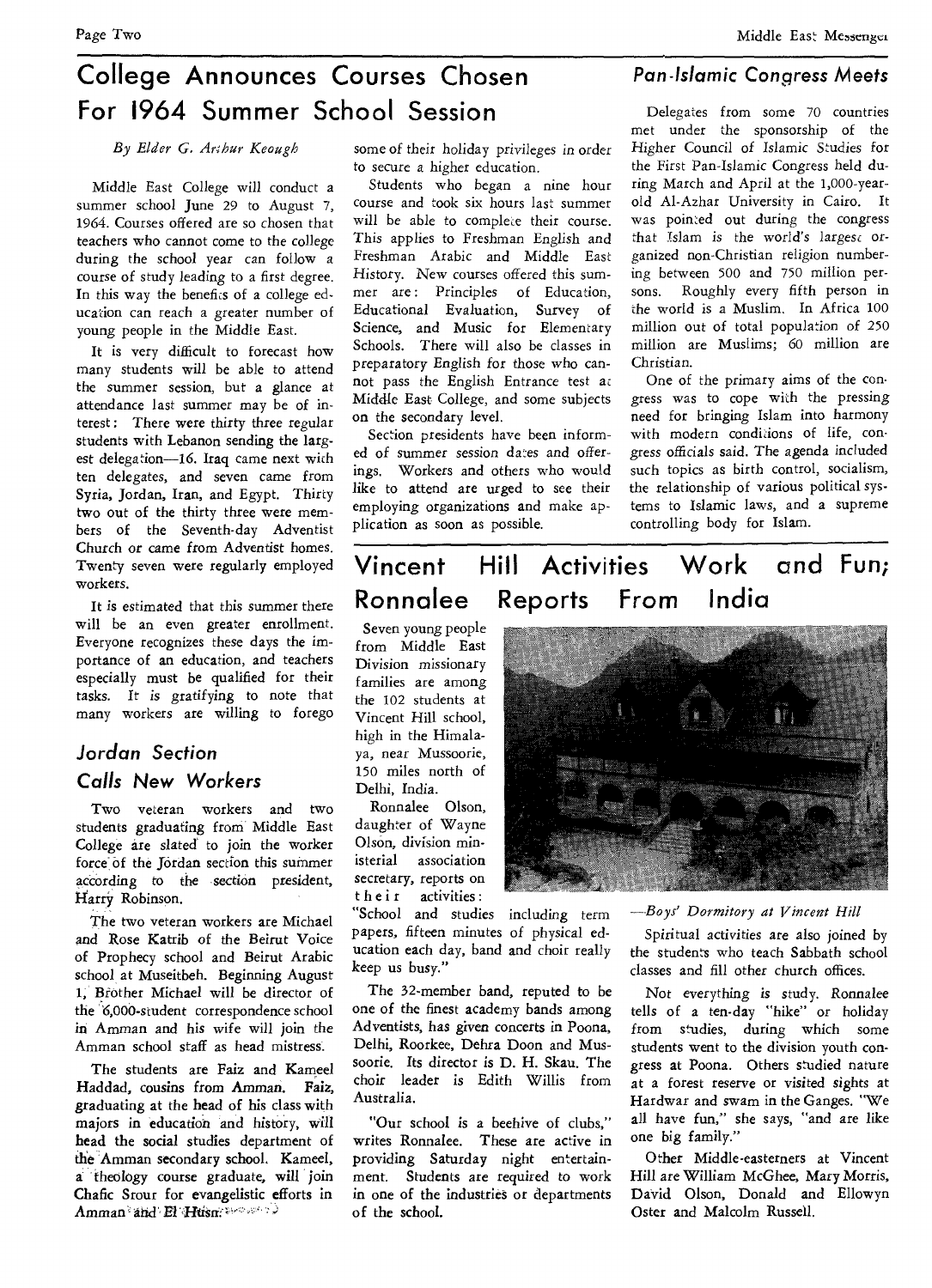May-June, 1964 Page Three



**How The Benghazi Adventist**  Hospital **Staff** Cares For a

# **Desert Accident**

1. Professional Help *Then*  2. Quick Attention *And*  3. Expert Treatment *Finally*  4. Bedside Vigil







 $\sim$   $\approx$   $\frac{1}{2}$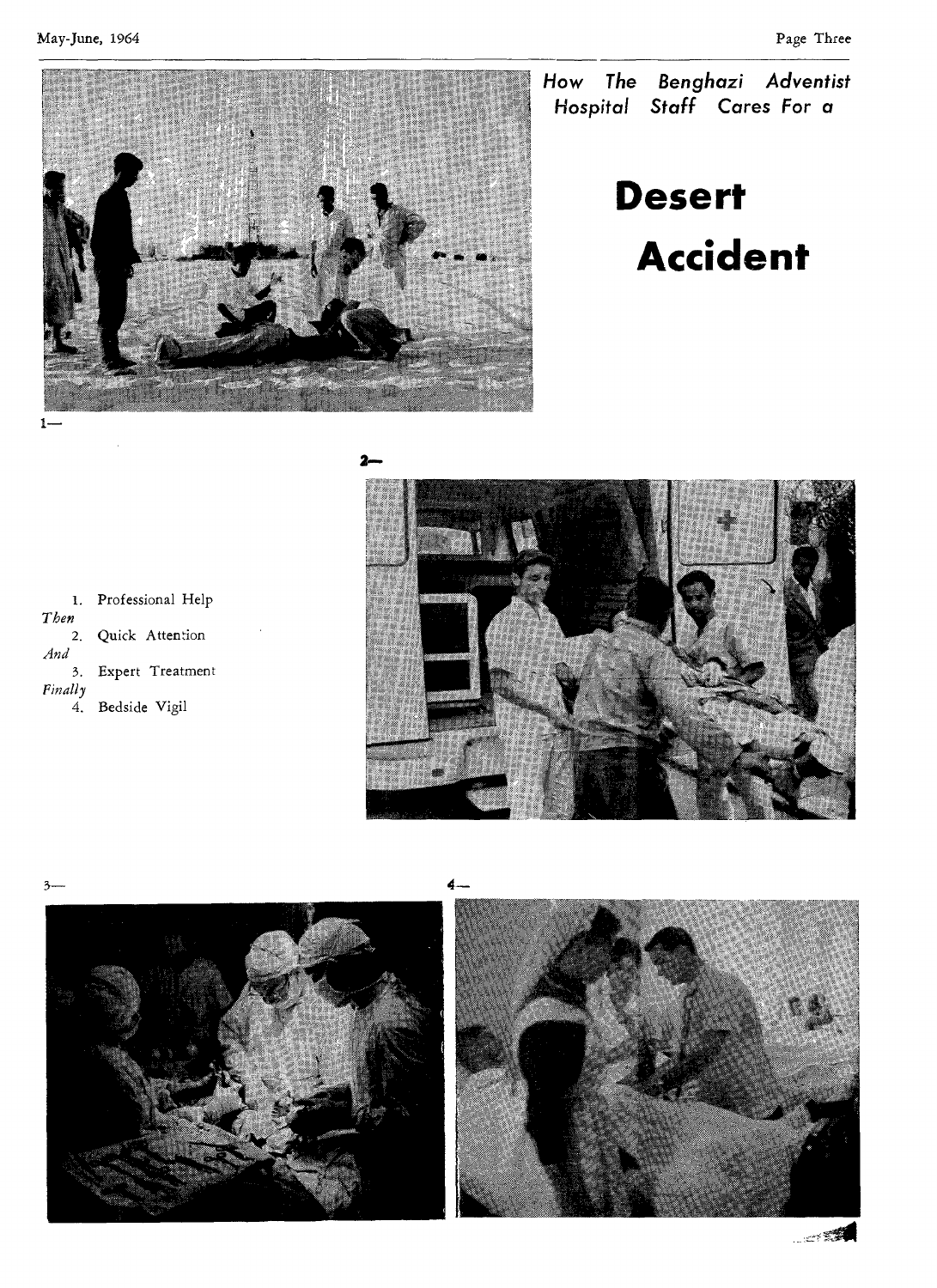# **Student Colporteurs Honored, Trained**

Elder W. R. Lesher, division education department secretary, presented colporteur merit awards to thirty-two students during the chapel period at Middle East College on April 29. The awards were given to those who earned whole or partial scholarships while canvassing last summer.

Earlier in the month, Elder Hilal Dose and Fuad *Guirguis,* president and publishing secretary respectively of the Egypt Section, presented merit awards at Nile Union Academy.

Led by D. L. Chappell, division publishing secretary, the 1964 student colporteur training institute was held at Middle East College May 10-13. Participating in the training program were the college president, G. A. Keough; George Khoury and George Yared, president and treasurer respectively of the Lebanon Section; R. E. Anderson, the Middle East *Press manager; Maurice*  Katrib, Syria Section president; and Jabbour Samaan, associate secretary of the division medical department.

Chappell and Kenneth Oster, publishing secretary of the Iran section, conducted a similar institute at the Iran Adventist Academy May 17-20. The institute at the Nile Union Academy will be held June 22-24.

The institute program includes lessons on the technique of selling the recently published books, *Desire of Ages,* in Arabic and *Your Way to*  Aiming higher than the \$19,333.30 in literature delivered last summer, Elder Chappell has announced his current slogan : "Let's do far more in '64."



*Miss Ellen Zdelki, from Beirut, new Benghazi Hospital receptionist.* 

# FROM HERE AND THERE

### *MIDDLE EAST DIVISION*

Elder R. A. Wilcox, the division president, left Beirut port, April 2, for a short furlough in the United States. Enroute, he stopped in Germany to survey purchases of medical equipment for the Adventist Hospital in Benghazi. While in America he will attend the Autumn Council of the General Conference.

Elder Wayne E. Olson and family leave early in July for America on permanent return after 17 years in the Middle East. A special vote of appreciation was recorded by the division committee for the Olsons' dedica.ed service during this long period. He will join the staff of the Campion Academy in Loveland, Colorado, where his children will study.

The division regretfully announced that the W. R. Lesher family have had to break their term to take a permanent return to the United States in order to



*Mr. and Mrs. Russell Nofin and Jerry. Coming from a similar position at Laurelwood Academy, Brother Nolin is maintenance supervisor at Benghazi.* 



*Miss Alice Medina, from Manilla, joins the hospital as pharmacist.* 

provide care for their daughter Eileen during her illness. He has served since July, 1962, as division secretary.

Robert Darnell and family left May 17 for a short furlough in the United States, where he will take graduate work at the University of Michigan. He has been appointed division secretary to replace Elder Lesher.

The radio department has released bulletin number one, the first such periodical known to be issued from this department in the division. Elder C. V. Brauer, is radio department secretary.

Nellie Haddad, wife of the division young people's department leader, is reported making continued progress after her heart surgery. *She is expected*  home again about the end of June.

#### MIDDLE EAST PRESS

W. H. McGhee, the press editor, is making excellent recovery at the Hamlin Sanitorium in Lebanon. He has already resumed some of his editorial work from his hospital bed.

*All About the Baby is* to be revised in Arabic, renamed, and republished. Brother Jabbour Semaan will do the revision.

Boutros Ghazal, the press treasurer, has been named by the board as director responsible to the Lebanese government for the Middle East Press.

#### *MIDDLE EAST COLLEGE*

Elder and Mrs. J. S. Russell of the faculty plan a short furlough with their family to the United States beginning the close of the school year. About the same time, Jad Katrib and his family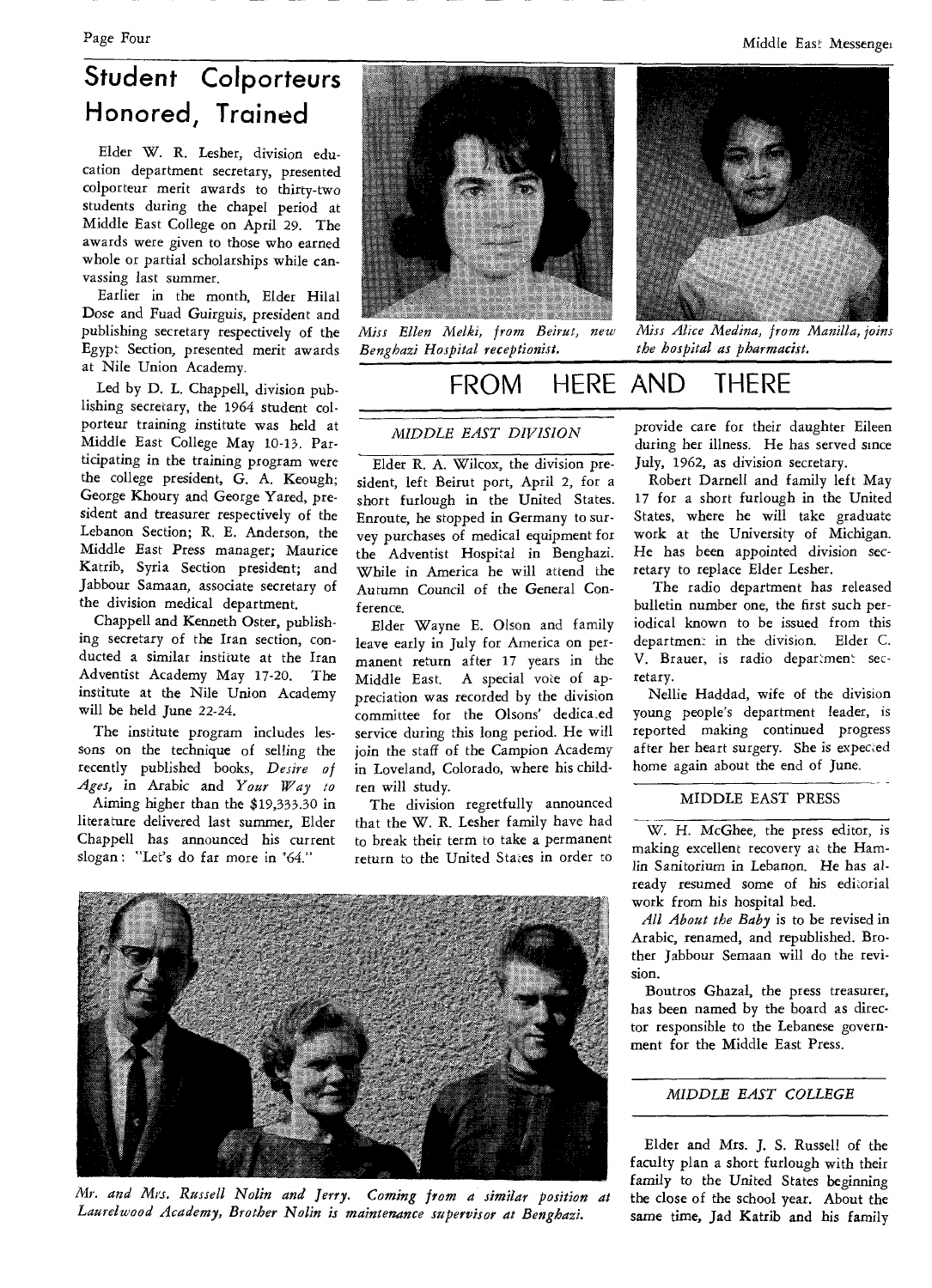plan to leave for a year of study under the advanced training policy.

Elder K. S. Vine, his wife, and two children, are expected to rejoin the college family September 15. He will head the religion department.

Elder J. Bohannon, of Shiraz, Iran, conducted the spring week of prayer, April 10-18, at Middle East College, using the theme, "Christ-directed youth." "Youth need to be directed by Christ," he said, "and youth is the time when Christ's direction is needed."

*EGYPT* 

Thirty-six have been baptized during the last quarter as follows : Cairo Center (Hilal Dose and Angely Gayed) 8, Heliopolis (William Gayed and Sabry Azar) 3, Sohag district (Abadeer Abdel-Messih) 5, Assiut district (Fakhry Naguib) 16, and Alexandria (Fikry Michael) 4.

The Adventist intermediate school at Zeitoun was licensed April 12, 1964, by the ministry of education.

Examinations scheduled for Sabbath, May 23, in other schools of the educational zone, have been providentially set for June 1 at the Zeitoun school after representations of the Adventist position were made by Shafic Ghali and Hanna Malaka.

C. V. Brauer conducted the spring week of prayer, April 24 to May 2, at the Nile Union Academy.

#### *TURKEY*

Miss Hermine Gomig, director of the church's health servives in Istanbul, was married, April 19, to Hrant Tulgar, in a ceremony at the Istanbul

We extend condolences to Manouk and Anahidd Benzatyan for the loss of their daughter Brenda in an accidental drowning May 4. Funeral services were conducted in Istanbul by L. C. Miller.

S.D.A. church officiated by L. C. Miller.

Istanbul Pathfinders are making flags and uniforms and preparing for investiture. Warmer weather will bring classes in archery, swimming and campcrafc.

Plans were laid at the mid-year meeting of the Middle East Division committee to open correspondence school work in Turkey. It is hoped to offer health lessons.

#### *LEBANON*

A Lebanon section request for 100 bales of clothing for welfare distribution has been passed on by the responsible committees to the Seventh-day Adventist Welfare Services in America.

#### *JORDAN*

Ziki Hannawi, of Syria, conducted the spring week of prayer for the Amman school and church, April 5-12, organizing a baptismal class of 13 at the close. The class meets weekly during the Sabbath school hour.

A new youth auditorium for recreational and school activities which will seat 250 persons nears completion in Amman. The second floor of the present school building, the new construction includes ample stage, projection room, library, toilets, and storage area.



*New youth auditorium at Amman School.* 

### **Temperance Tour**

*Continued from page one* 

forced a denial of the request, but he was promised a showing in June.

This is the first showing of "Verdict at 1 : 32" in Turkish. "One in 20,000" has been supplied with Turkish sound for four years. Elder Miller plans to have put into Turkish as rapidly as possible, three other films just recently acquired. The Section's new Bell and Howell projector permits use of an optical track in English and a magnetic track in Turkish.

Commenting on the favorable response to this type of education, Elder Miller says, "Time after time, after presenting our temperance message, we are asked about our other beliefs. Listeners exclaim in amazement, `We did not know there was any group of people who believed such things.' At times we have been introduced as 'A group closest to Islam.'

The major problem, he points out, is to find time and workers to take the "Gospel of good health" to the masses of Turkey.

#### *IRAN*

The Teheran school and the Iran Adventist Academy have been selected to receive the 1965 second-quarter thirteenth Sabbath overflow offering appointed to the Middle East Division.

Acting on behalf of the educational board of regents, the Middle East Division committee has authorized the Iran Adventist Academy to offer full secondary work and grant diplomas for the same. The school is licensed as a full secondary school by the Iranian education ministry.

*LIBYA* 

Recent comings and goings include the return of Miss Odette Semaan to the nursing staff from Beirut and Miss Rae Anna Brown from a course in nurse-anesthesia in America, and the departure of the Hulse family, February 7, the Spady family, February 28, and later Doctor Jancyk. Both Brother Hulse, who had been business manager, and Brother Spady, laboratory supervisor, go on permanent return. Miss Voth, director of nurses, and Miss Tobiassen operating room *Continued on page seven*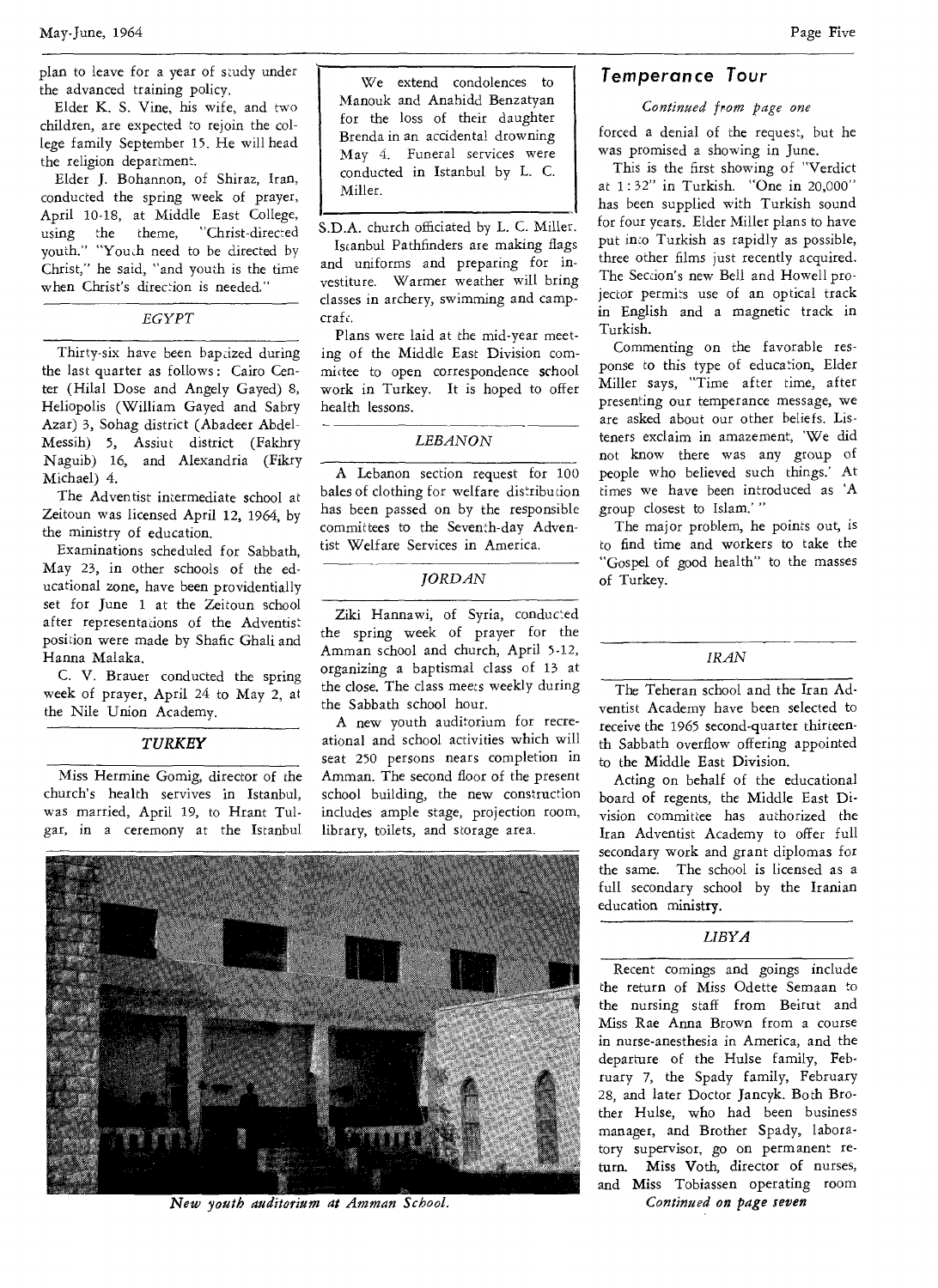Page Six Middle East Messenger

# **The Book God Wants in Every Home**

"My whole theme," wrote Ellen White from Australia in 1895, "both in the pulpit and in private, by voice and pen, is the life of Christ." (Letter 41, 1895)

Little wonder 'hen that *The Desire of Ages,* depicting the life of our Lord, is the literary masterpiece of the E. G. White books. It was in 1898 that *The Desire of Ages* first came from the presses. Since then hundreds of thousands of copies, in a dozen languages, have found their way into homes around the world.

Our story of the book begins with the most important of the many visions given to the messenger of the Lord. Ellen G. White, then thirty years old was speaking at the crowded Lovett's Grove schoolhouse in Ohio. She paused, and as the people looked up to catch the next words, she exclaimed, "Glory to God!" three times—she was in vision. For two hours they watched, then Ellen White began to breath again.

There had been revealed to her in that two-hour vision a dramatic presentation of the great conflict between Christ and Satan, with emphasis on the ministry and death of Christ and the closing scenes of earth's history. Six months later the account of what had been shown to Ellen White in that vision was published in *Spiritual Gifts,* volume one, a little volume of 219 pages.

As other visions opened more fully the events of the great conflict, Ellen White presented in greater detail the full conflict story, first in four volumes known as *The Spirit of Prophecy,* and then still more fully in the five-volume "Conflict of the Ages" series, centering upon Christ in *Desire of Ages,* written in Australia during the years 1892 to 1898.

While preparing the book, she wrote to Elder 0. A. Olsen, then president of the General Conference:

"I walk with trembling before God, ... I tremble for fear lest I shall belittle the great plan of salvation by cheap words. I bow my soul in awe and reverance before God, and say, 'Who is sufficient for these things?' " (Letter 40, 1892)

It is well known that some of the world's masterpieces have been fashioned on the anvil of pain. Soon after Mrs. White reached Australia she began to suffer with inflammatory rheumatism, and for eleven months was in constant pain. Some of the choicest passages in *The Desire of Ages* came from her pen when she was confined to her bed or to her writing chair, fitted with an adjustable rest for her pain-racked arm.

It is but natural that Ellen White hoped for a wide distribution of the book that presented so beautifully her favorite theme: "If our brethren and sisters would heed the light that is given in *Desire of Ages* marked changes would be made in their religious experience. There would be a better understanding of God's purpose for His church." (Letter 62, 1911)

But it was not for the church alone that the book was prepared. She wrote : "God would be pleased to see *The Desire of Ages* in every home. In this book is contained the light He has given upon His word." *(Colporteur Evangelist,* p. 127)

*—Arthur L. White* 

Adapted from the *Review and Herald* by permission of the author. **-4.•••••••••••••••••••••••••-•-•»•••••••••«••.•-••••••••••«•«•«•«••••••••••••••••••••••••••••1** 

MIDDLE EAST MESSENGER R. C. Darnell ......... Editor Published bi-monthly as the official Organ of the General Conference of Seventh-day Adventists, Middle East Division, P. 0. Box 2020, Beirut, Lebanon. بوردين المستقرر المستقرر المستقرر المستقرر المستقرر المستقرر المستقرر المستقرر المستقرر المستقرر المستقرر المس<br>المستقرر المستقرر المستقرر المستقرر المستقرر المستقرر المستقرر المستقرر المستقرر المستقرر المستقرر المستقرر ا

# **ADVENTIST WORLD**

#### MEMBERSHIP PASSES 1,400,000

Baptized, adult membership in the Seventh-day Adventist church now stands at 1,428,352, it was announced at the spring meeting of the General Conference executive committee. The fastest growth was recorded in South and Inter-America. The largest division outside of North America is the Trans-Africa division, formerly the Southern African Division.

#### WORLD'S FAIR EXHIBIT

Religious pavilions at the New York's World's Fair have attracted many visitors. Among the most popular is the famous statue by Michelangelo, the "Pieta," being exhibited at the Vatican pavilion. At the Protestant-Orthodox center, the largest crowds are being attracted to the Seventh-day Adventist exhibit, a dramatic presentation of the second coming of Jesus in Illumidrama. Other religious pavilions are the Billy Graham pavilion and the Mormon pavilion.

#### PRAYER BY TELEPHONE

"Dial-a-prayer" sponsored by Seventh-day Adventists in large cities in America, England, Australia and New Zealand has proved a popular source of inspiration. Interested persons dial the correct number and hear a brief message and prayer over the telephone. During two months of operation in California more than 30,000 persons called. Operating for four months in England, the program received 100,000 calls, and in New Zealand and Australia similar services have received well over a million calls on 24 lines.

#### WELFARE DEPOT BURNS

An appeal has been made to Adventist *churches* throughout North America to help replace the 1,800 bales of clothing lost in a warehouse fire in California. The clothing was ready for shipment to needy areas. Origin of the fire is unknown.

THE NEXT NUMBER OF THE MIDDLE EAST MESSENGER WILL NOT BE PUBLISHED UNTIL NOVEMBER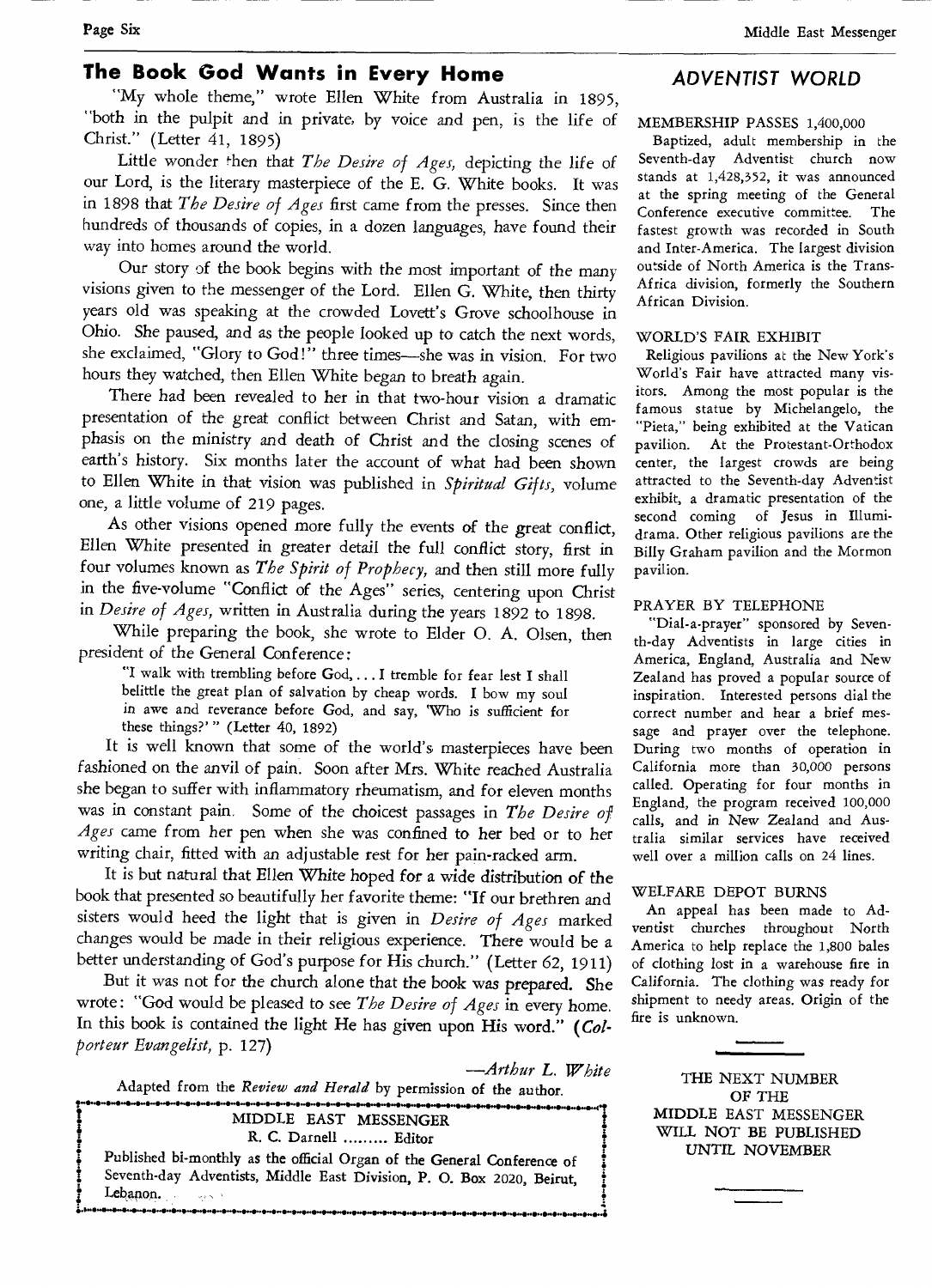



*'Iwo Navajo youngsters find joy in books at the Navajo Mission School. Hund,eds more might attend the school if funds were available.* 

# **American Indian Population Increasing; Growing Mission Program Demands Help**

An interesting development within the Seventh-day Adventist Church at present is the long-awaited recognition of the needs of the Indian people of North America. In 1940 Elder L. M. Halswick, secretary of the bureau of home missions of the General Conference, wrote that there were on this continent, (without Mexico) approximately 350,000 Indian people representing a variety of tribes. Today the number is double that of 1940 and still on the increase. As one anthropologist wrote recently :

"It may come as a surprise that there are about as many Indians in the United States today as there were when Columbus discovered America . . . In the 20th century, their numbers have been steadily and rapidly increasing. Between 1930 and 1960 the American Indian population excluding Alaska rose from 332, 397, to 508, 665, an increase of approximately 50%, roughly the same as the increase of the nation as a *whole."—Chicago Sun-Times,* June 11, 1961.

United States Interior Minister, Stewart L. Udall, said of the American Indians, "Our Indian reservations, our Indian people, are an undeveloped area." ACNS Press Release, May, 1961.

The Indian population of Canada has also been on the increase according to the following news dispatch:

"Canada's Indian population at the time of the first European settlements was' about 200,000. After a 300-year decline the population began climbing in the 1900's and is now about 190,000."

Combining the Indian populations of the U.S. and Canada makes a grand total of approximately 700,000.

Who are the Indians? How shall they be considered? As one race or group? Dr. Sol Tax, Chicago University department of Anthropology, stated in a talk to some 700 Indian representatives of 80 tribal groups, that :

"Few people of the world proportionate to their numbers, present so bewildering a variety of aspects. There are city Indians and country Indians, hills Indians and plains Indians, forest Indians, coastal Indians. There are Indians in government, in the professions, in industry, in agriculture. There are Indian medical doctors and Indian medicine men. There are Indians who look, live, believe and speak like white men, as well as those both on and off the reservations who look and live like Indians. . . . .

"Nobody is 'just an Indian.' He is, first of all, a Tuscarora, or an Apache, or a Menomini, or a Klamath, or a member of some other tribe with its particular history and traditions."

The gospel of the kingdom is to go to all nations, kindreds, tongues and people. Christ loves human beings as people. He does not rate them according to race, color, language or environment. It is our business to bring the gospel of Christ to these Indian tribes of North America.

"All are one in Christ. Birth, station, nationality, or color cannot elevate or degrade men. The character makes the man. If a red man (American In-

dian), a Chinese, or an African gives his heart to God, in obedience and faith, Jesus loves him none the less for his color. He calls him His well-beloved brother." *Selected Messages,* II, page 343.

Let us every man help his brother, the Indians of North America, this Thirteenth Sabbath, with a good overflow offering.

*—Wesley Amundsen, secretary* 

# **Student Help Policies**

*Continued from page one*  in the Middle East may be granted a loan for tuition and fees. The loan is to be amortized at the rate of one thousand dollars for every year of sub-

sequent denominational employ within

the division. The second policy grants upper division ministerial students at Middle East College who meet the requirements scholarships amounting to 1,250 Lebanese pounds plus their summer expenses for participation in approved summer evangelistic campaigns. This policy is expected to enable some students to finish their ministerial training more quickly and to provide field experience before graduation.

The affiliation plan for Middle East College is one of a group of proposals to provide the highest standards of education on the local campus. University affiliation is required by the government of Lebanon for schools granting a bachelor's degree. The affiliation will bring to the campus outstanding professors whose services otherwise could not be obtained.

These programs are added to the earlier adopted policies granting educational assistance for students returning to their homeland for work *in* this division and providing advance education abroad for current denominational workers.

### **HERE AND THERE**

#### *Continued from page five*

supervisor, *left* on furlough for studies in America.

Officers of a nurses' guild organized February 27, are Lucila Deles, president; Laura Dennis, vice-president; Nenita Sumalnap, secretary- treasurer; and Rae Anna Brown, press relations secretary.

Mis Rebecca Gucilatar has been appointed acting director of nurses during the absence of Miss Voth. She has organized plans for an intraining service program.  $\mathcal{L}_{\mathcal{A}}$  value  $\mathcal{A}$  .  $\sim 10^{11}$  m  $^{-1}$